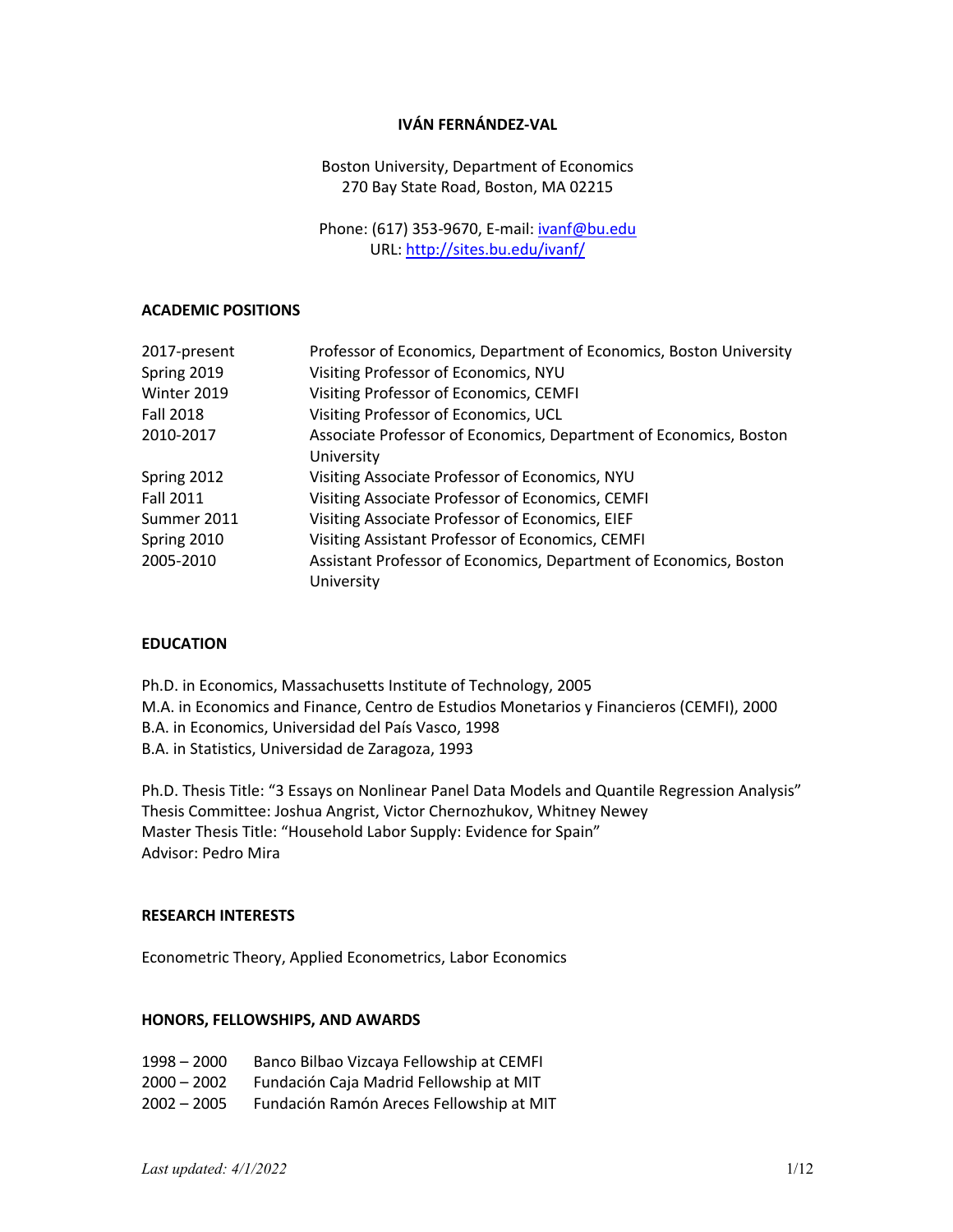- 2000 Extraordinary Prize of 1998-2000 Class at CEMFI
- 2016 The Neu Family Award for Teaching Excellent in Economics, Boston University
- 2018 British Academy's Visiting Fellowship Award
- 2021 Fellow of the Journal of Econometrics

### **RESEARCH GRANTS**

- 2008 2011 NSF grant SES-0752266, "Collaborative Research: Research on Distributional and Quantile Methods in Econometrics," with V. Chernozhukov 2011 – 2014 NSF grant SES-1060809, "Collaborative Research: Nonparametric Distributional
- and Quantile Methods in Econometrics," with V. Chernozhukov 2016 – 2019 NSF grant SES-1559504, "Estimation and Inference in Nonlinear Models with
	- Multidimensional Heterogeneity"

# **ACADEMIC ACTIVITIES**

Member: Econometric Society, Royal Economic Society

Associate editor for: *Econometric Theory* (March 2014 – March 2017)*, Econometrics Journal* (January 2015 – January 2024)*, Econometric Reviews* (January 2015 – January 2019)*, Journal of Business and Economic Statistics* (September 2015 – September 2018)*, Journal of Econometric Methods* (September 2010 – January 2018), *Journal of Econometrics* (January 2019 – December 2021), *Journal of the Spanish Economic Association-SERIEs* (January 2022 – December 2023)

Co-Editor for: *Econometric Theory* (March 2017 – March 2021)

Referee for*: American Economic Review, Annals of Statistics, B.E. Journals in Economic Analysis & Policy, Biometrika, Bulletin of Economic Research, Computational Statistics and Data Analysis, Econometrics Review, Econometric Theory, Econometrica, Econometrics Journal, Economic Journal, Economic Letters, Economic Modelling, Empirical Economics, ERC, Information Sciences, Investigaciones Económicas, Journal of Applied Econometrics, Journal of Business and Economic Statistics, Journal of Econometric Methods, Journal of Econometrics, Journal of Economic Growth, Journal of Labor Economics, Journal of Multivariate Analysis, Journal of Political Economy, Journal of the American Statistical Association, Journal of the European Economic Association, Journal of the Royal Statistical Society, Labour Economics, NSF, Oxford Bulletin of Economics and Statistics, Quantitative Economics, Quarterly Journal of Economics, Review of Economics and Statistics, Review of Economic Studies, Scandinavian Journal of Statistics, Studies in Nonlinear Dynamics and Econometrics, TEST*

Member of the Program Committee of the 2013 North American Winter Meeting of the Econometric Society, San Diego, January, 2013

Member of the Program Committee of the 28<sup>th</sup> European Economic Association (EEA) Annual Congress, Gothenburg, Sweden, August, 2013

Member of the Program Committee of the 29<sup>th</sup> European Economic Association (EEA) Annual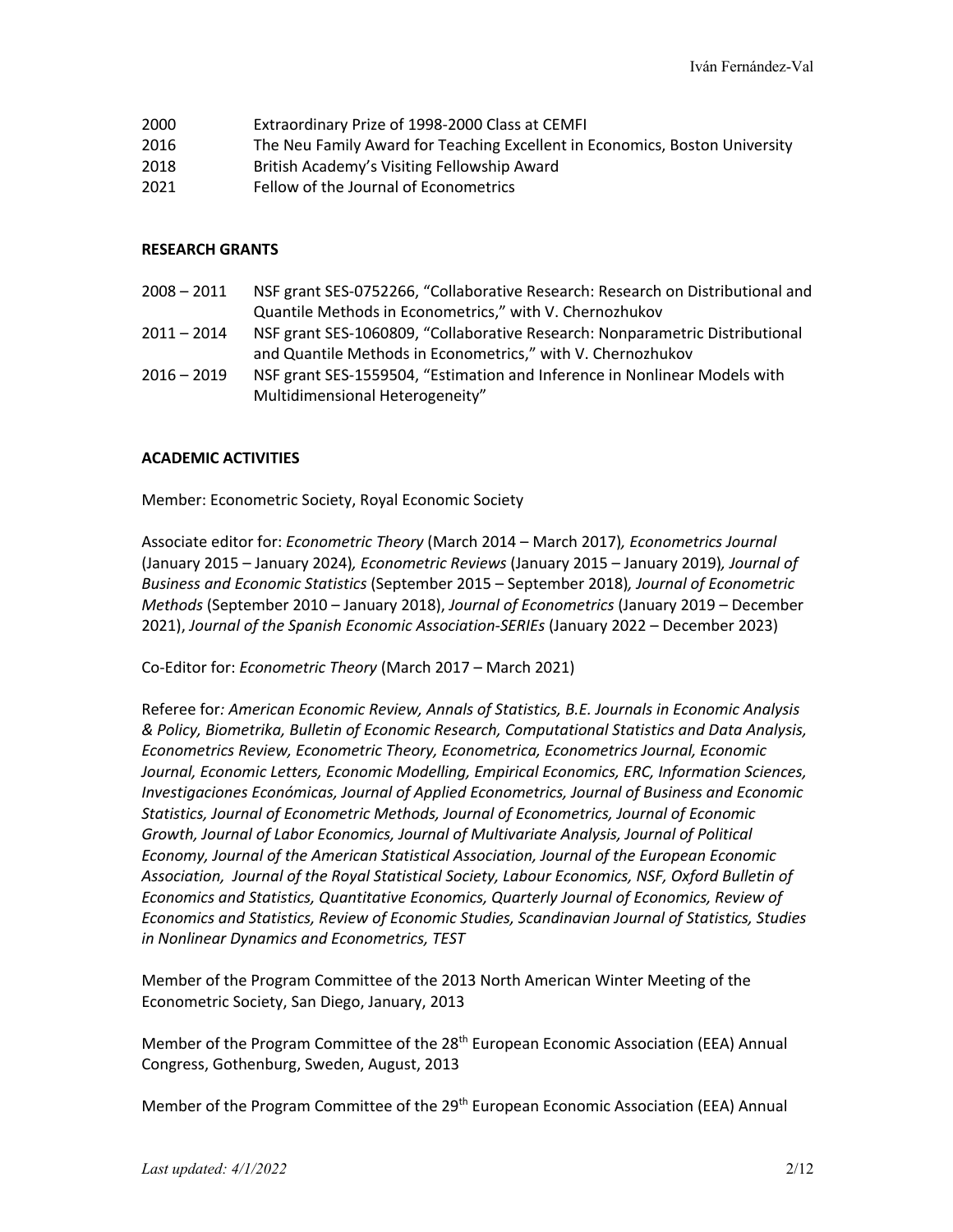Congress, Toulouse, France, August, 2014

Member of the Scientific Committee of the IAAE Conference, 2016-2018

Co-organizer of the BU-BC Green Line Conference in Econometrics, December, 2012-2015

Cofounder of the Econometric ArXiv econ.EM preprint repository, 2017

Program area coordinator for the field of Econometrics: Panel and Network Data, Econometric Society 2020 World Congress

Moderator of the ArXiv econ.EM domain, 2020-2022

#### **TEACHING EXPERIENCE**

| <b>BU</b>    | Empirical Economic Analysis 2 (EC 304), Undergraduate Program, Fall 2014,<br>Spring 2018, 2020                                                                                                                                                          |
|--------------|---------------------------------------------------------------------------------------------------------------------------------------------------------------------------------------------------------------------------------------------------------|
|              | Introduction to Econometrics (EC 414), Undergraduate Program, Spring 2006<br>Statistics for Economics (EC 507), Masters Program, Fall 2005, 2009, 2010;                                                                                                 |
|              | Spring 2007-2009<br>Advanced Statistics for Economists (EC 707), Graduate Program, Fall 2006-2010,                                                                                                                                                      |
|              | 2012-2017, 2019-2021                                                                                                                                                                                                                                    |
|              | Advanced Econometrics I (EC 708), Graduate Program, Spring 2011<br>Advanced Econometrics II (EC 709), Graduate Program, Fall 2015-2016, 2020<br>Advanced Topics in Econometrics (EC 711), Graduate Program, Spring 2008-<br>2010, 2013-2018, 2020, 2022 |
| NYU          | Advanced Topics in Econometrics II (G31.3002-04), Graduate Program, Spring<br>2012, 2019                                                                                                                                                                |
| <b>CEMFI</b> | Statistical Methods in Econometrics, Graduate Program, Fall 2011<br>Econometrics, Graduate Program, Spring 2010, 2019                                                                                                                                   |
| MIT          | Time Series (14.384), Graduate Program, Teaching Assistant to Professor Tiemen<br>Woutersen, Fall 2003<br>Microeconomics II (14.122), Graduate Program, Teaching Assistant to Professor<br>Glenn Ellison, Fall 2002                                     |
|              |                                                                                                                                                                                                                                                         |

# **PRESENTATIONS IN CONFERENCES**

| 2003 | Econometric Society North American Winter Meeting, San Diego, January                                                               |
|------|-------------------------------------------------------------------------------------------------------------------------------------|
| 2006 | Econometric Society North American Winter Meeting, Boston, January                                                                  |
| 2007 | Econometric Society North American Winter Meeting, Chicago, January<br>Microeconometrics: Measurement Matters, CEMMAP, London, June |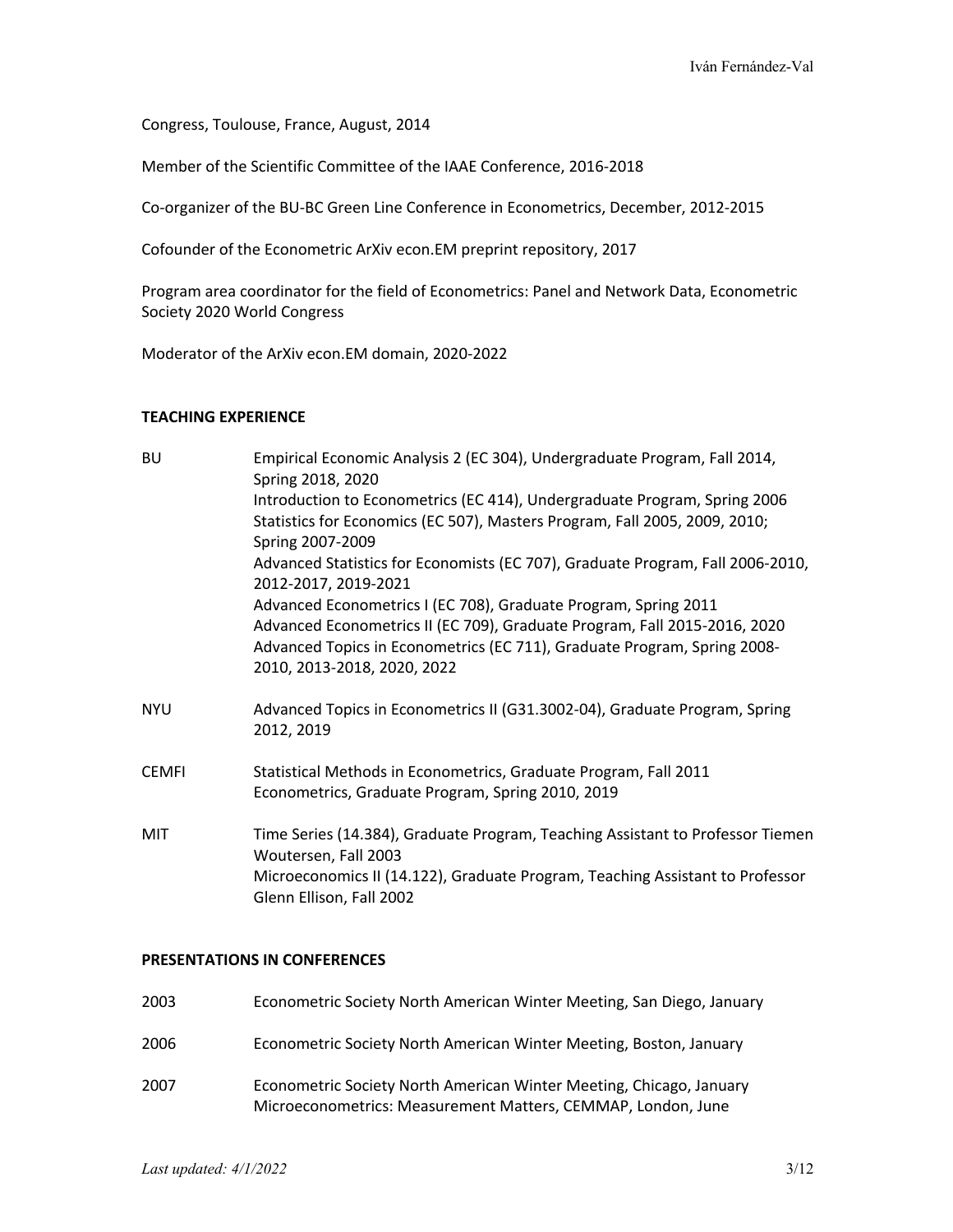| 2008 | Econometric Society North American Winter Meeting, New Orleans, January<br>Inference in partially identified models with applications, CEMMAP, London,<br>March<br>Nonsmooth Inference, Analysis, and Dependence, University of Gothenburg,<br>June<br>Inference with Incomplete Models, CIREQ, Montreal, October<br>XXI Symposium Moneda y Credito: Economic Policy Evaluation (Discussant),<br>Madrid, November |
|------|-------------------------------------------------------------------------------------------------------------------------------------------------------------------------------------------------------------------------------------------------------------------------------------------------------------------------------------------------------------------------------------------------------------------|
| 2009 | Econometric Society North American Winter Meeting, San Francisco, January<br>CEMMAP/ESRC Econometrics Study Group Workshop on Quantile Regression,<br>London, June<br>Econometric Society North American Summer Meeting, Boston, June<br>Panel Data Conference, Bonn, July<br>The 57th ISI World Statistics Congress, Durban, August<br>Econometric Society European Summer Meeting, Barcelona, August            |
| 2010 | Panel Data Conference, Amsterdam, July<br>Econometric Society World Congress, Shanghai, August<br>Cowles Commission/CEMMAP/Guanghua School of Management Advancing<br>Applied Microeconometrics Conference, Beijing, August                                                                                                                                                                                       |
| 2011 | Econometric Society North American Winter Meeting, Denver, January<br>The Econometrics of Demand, CEME Conference, MIT, Cambridge, May<br>4th International Conference of the ERCIM (European Research Consortium for<br>Informatics and Mathematics) Working Group on Computing & Statistics,<br>London, December                                                                                                |
| 2012 | CIREQ Econometrics Conference: High-Dimensional Problems in Econometrics,<br>Montreal, May<br>Mini-Workshop: Frontiers in Quantile Regression, Mathematisches<br>Forschungsinstitut Oberwolfach, Oberwolfach, December                                                                                                                                                                                            |
| 2013 | The 59th ISI World Statistics Congress, Hong Kong, August<br>Demand Estimation and Modelling, CEMMAP Conference, Boston College,<br>December                                                                                                                                                                                                                                                                      |
| 2014 | CEME Conference on Inference in Nonstandard Problems, Princeton University,<br>June<br>The Econometric Study Group Annual Conference, University of Bristol, July<br>The 68th European Meeting of the Econometric Society, Toulouse, August                                                                                                                                                                       |
| 2015 | Econometric Society North American Winter Meeting, Boston, January<br>Workshop `Pietro Balestra' on Recent Developments in Panel Data<br>Econometrics, Lugano, June<br>Econometrics Summer Workshop, University of Warwick, June<br>IAAE 2015 Annual Conference, Thessaloniki, June                                                                                                                               |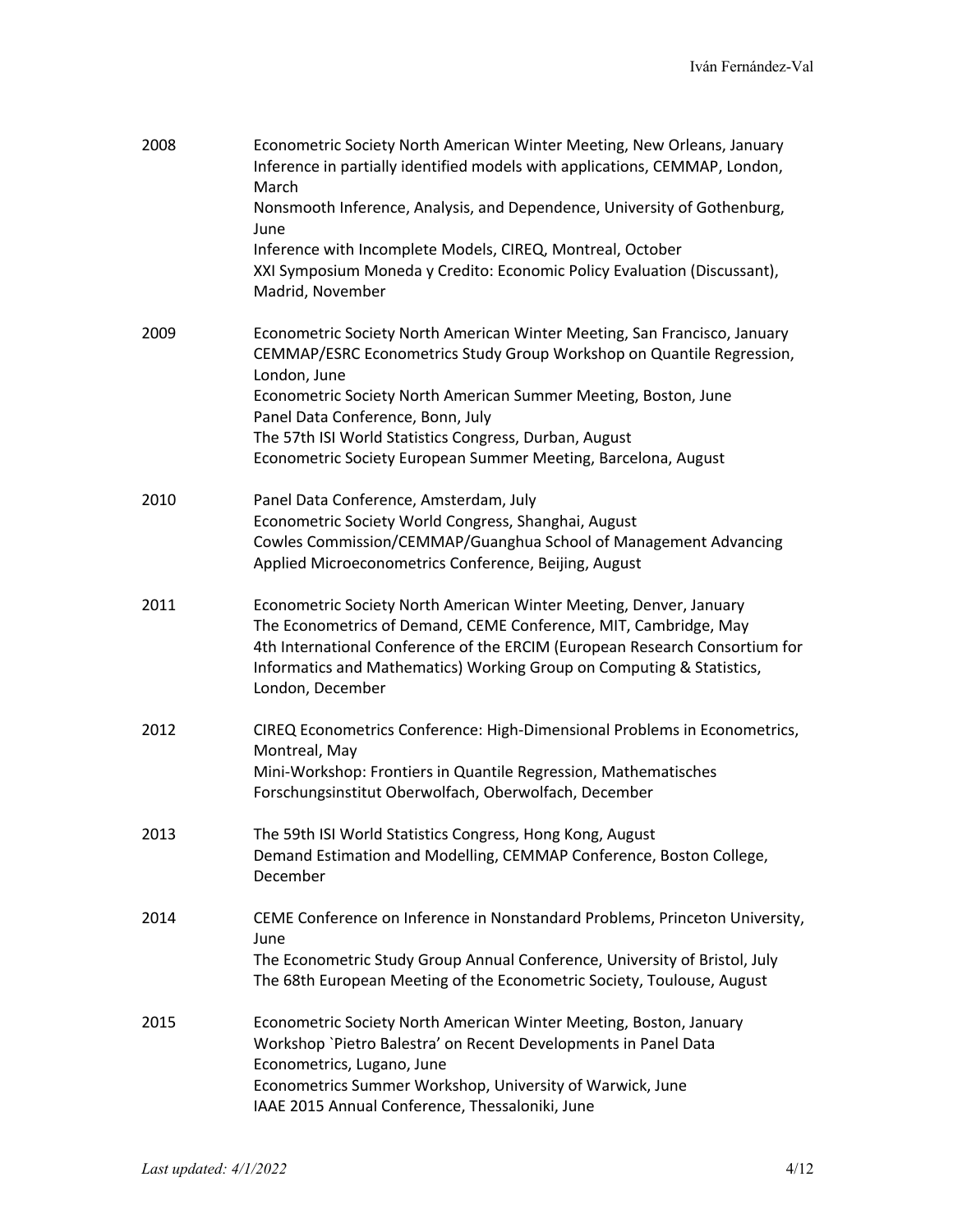| Econometric Society World Congress, Montreal, August                                                                                                                                                                                                                                                                                                                                                                                                                                                                        |
|-----------------------------------------------------------------------------------------------------------------------------------------------------------------------------------------------------------------------------------------------------------------------------------------------------------------------------------------------------------------------------------------------------------------------------------------------------------------------------------------------------------------------------|
| UvA-Econometrics Panel Data Workshop, Amsterdam, March<br>Conference on Networks, UC-Berkeley, November<br>New Challenges on New Data in Finance and Economics, Toronto, November                                                                                                                                                                                                                                                                                                                                           |
| Cambridge INET and CeMMAP Panel Data Workshop, Cambridge, UK, May<br>The 70th European Meeting of the Econometric Society, Lisbon, August                                                                                                                                                                                                                                                                                                                                                                                   |
| New Frontiers in Econometrics: Sponsored by the University of Connecticut,<br>Stamford, June                                                                                                                                                                                                                                                                                                                                                                                                                                |
| Royal Economic Society (RES) Annual Conference, invited speaker, University of<br>Warwick, April<br>2019 Conference Celebrating Whitney Newey's Contributions to Econometrics,<br>MIT, May                                                                                                                                                                                                                                                                                                                                  |
| Machine Learning for Economics, invited speaker, Summer Forum, Barcelona<br>GSE, Barcelona, June                                                                                                                                                                                                                                                                                                                                                                                                                            |
| 25 <sup>th</sup> International Panel Data Conference, keynote speaker, Vilnius, July<br>Interactions Conference: Bringing Together Econometrics and Applied<br>Microeconomics, discussant, University of Chicago, October<br>Brazilian Econometric Society Meeting, invited speaker, Sao Paolo, December                                                                                                                                                                                                                    |
| The 2020 ASSA Annual Meeting, San Diego, January<br>CIREQ Econometrics Conference: Recent Advances in Microeconometrics,<br>invited speaker, Montreal, May (cancelled)<br>The 2020 Latin American Workshop in Econometrics, invited speaker, Guayaquil,<br>Ecuador, May (cancelled)<br>Econometric Society World Congress, Milan, virtual, August                                                                                                                                                                           |
| Virtual workshop in Micro-Econometrics, Jinan University, December                                                                                                                                                                                                                                                                                                                                                                                                                                                          |
| The 2022 ASSA Annual Meeting, Boston, January<br>Workshop on Quantile Regression and Data Heterogeneity, University of Miami,<br>February<br>CIREQ Econometrics Conference: Recent Advances in Microeconometrics,<br>invited speaker, Montreal, May (scheduled)<br>Workshop on New Perspectives for Panel Data, University of York, UK, May<br>(scheduled)<br>The 6th IAER Econometrics Workshop, DUFE, June (virtual, scheduled)<br>Tinbergen Institute Econometrics Workshop, Erasmus University, November<br>(scheduled) |
|                                                                                                                                                                                                                                                                                                                                                                                                                                                                                                                             |

# **INVITED SEMINARS**

2005 Chicago GSB, University of British Columbia, Boston University, Harvard KSG,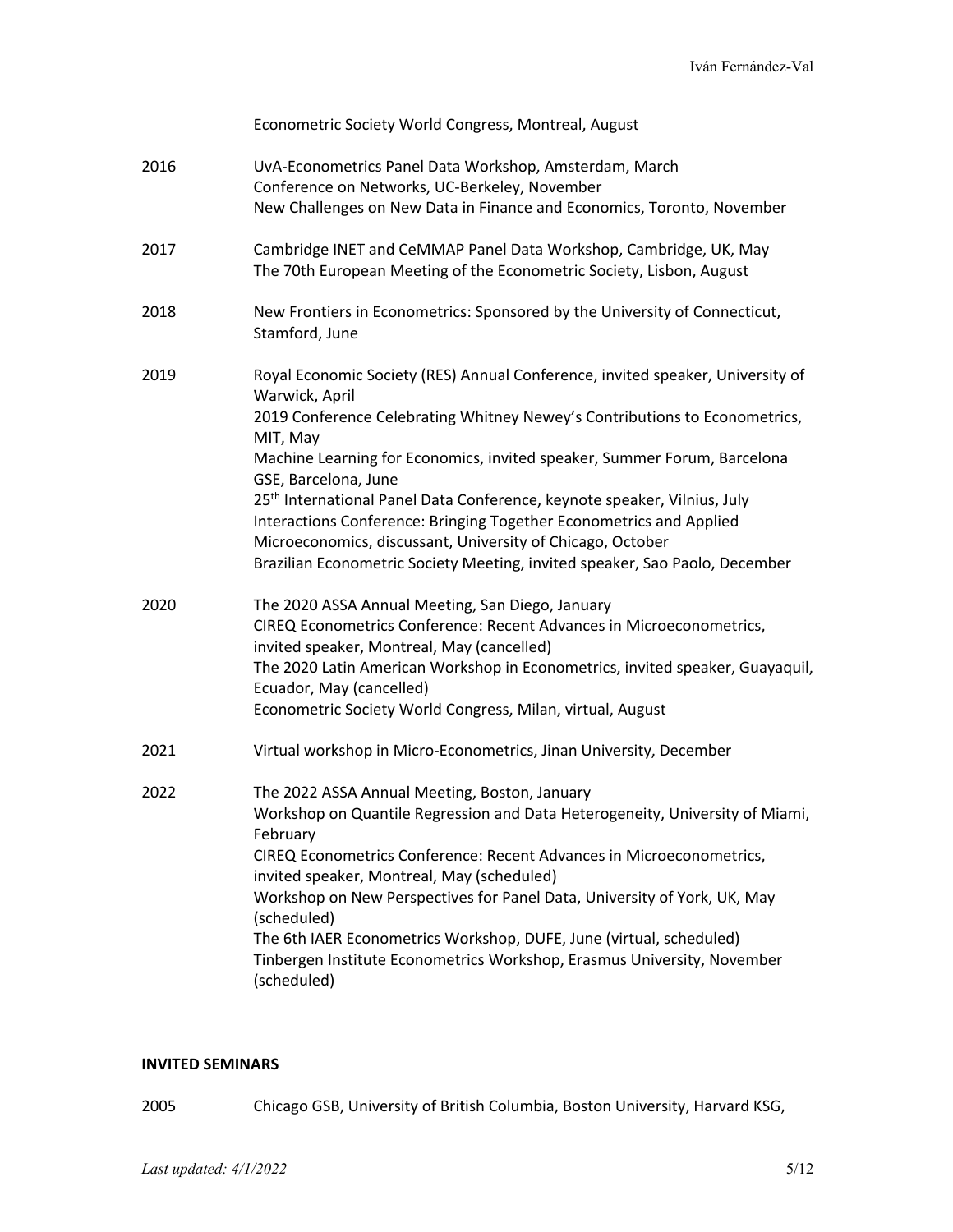|      | Universidad de Navarra, LSE, CEMFI, UAB, UPF, Banco de España, University of<br>Chicago, Brown University, Harvard/MIT, Princeton University |
|------|----------------------------------------------------------------------------------------------------------------------------------------------|
| 2006 | Georgetown, Boston University                                                                                                                |
| 2007 | Boston University, University of Alicante, CEMFI, University Carlos III of Madrid,<br>MIT                                                    |
| 2008 | Harvard, MIT, Columbia, Ohio State                                                                                                           |
| 2009 | Syracuse, Berkeley, Northwestern, Wisconsin-Madison, Montreal, UCSD, UCR,<br>Brown, Michigan                                                 |
| 2010 | CEMFI, Brown, Duke, BU, Connecticut                                                                                                          |
| 2011 | Georgetown, Boston College, Penn State, Rochester, EIEF, Sciences Po, CEMFI                                                                  |
| 2012 | CEMMAP, Rutgers, UT-Austin, Columbia, Upenn, Virginia, BU                                                                                    |
| 2013 | Yale, National University of Singapore, Singapore Management University,<br>Harvard/MIT, Michigan State, Iowa, UCL                           |
| 2014 | Brown, BU, Georgetown, John Hopkins, Columbia, Stanford, Berkeley                                                                            |
| 2015 | Toulouse, Cemfi, Vanderbilt                                                                                                                  |
| 2016 | Tilburg, BU, BU statistics, Harvard/MIT, Maryland, Georgetown, UBC, Simon<br>Fraser, UCL                                                     |
| 2017 | Warwick, Cemfi, Notre Dame, Chicago Booth, BC, UCSD, UCLA, UC-Irvine, USC,<br>Princeton                                                      |
| 2018 | NYU, UC-Davis, UCL, Northwestern, Chicago, Bristol, Cambridge, Queen Mary,<br>Oxford, PUC, Chile Central Bank, Surrey, LSE                   |
| 2019 | Cemfi, Erasmus, Banco de España, Emory, Syracuse, Notre Dame, NYU,<br>University Carlos III of Madrid, BU, York, Lancaster                   |
| 2020 | Michigan                                                                                                                                     |
| 2021 | Virginia, Tsinghua (virtual)                                                                                                                 |
| 2022 | UPF, Cemfi, BU, Oxford (scheduled)                                                                                                           |

# **LECTURES AND SHORT COURSES**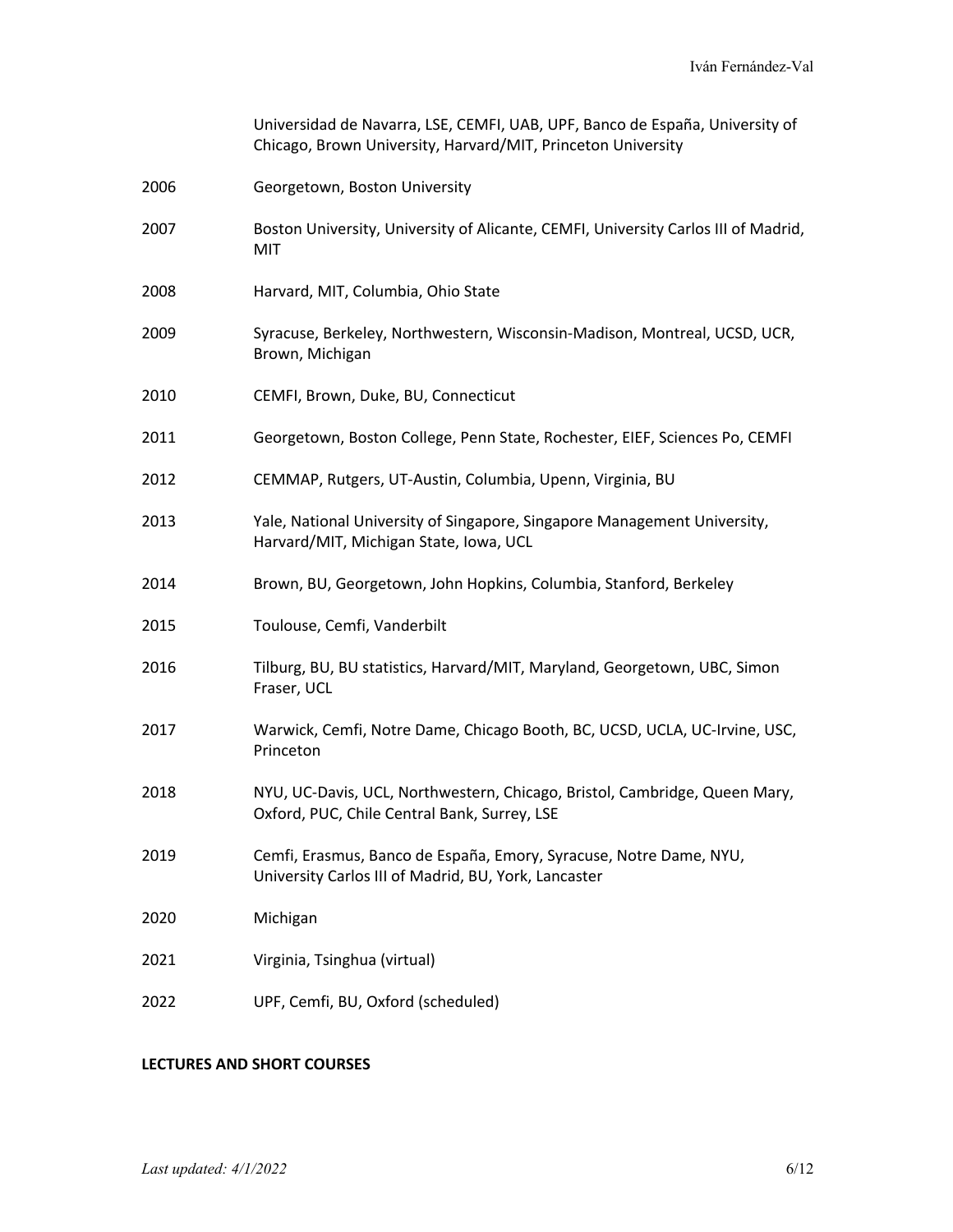- June 2010 Invited Lecturer, CIDE Summer School in Econometrics, "Advances in the Econometrics of Panel Data," Bertinoro, Italy
- June-July 2014 Invited lecturer, 16<sup>th</sup> ZEW Summer Workshop for Young Economists, "Advances in Microeconometrics and Programme Evaluation," Mannheim, Germany
- June 2015 Invited Lecturer, Econometrics Summer Masterclass, University of Warwick
- Nov. 2018 Invited Lecturer, Central Bank of Chile

### **PUBLICATIONS AND WORKING PAPERS**

#### **Publications:**

- 1. "Household Labor Supply: Evidence for Spain," May 2003, *Investigaciones Económicas* 27(2), pp. 239-275
- 2. Appendix I in Hahn, J., and W. Newey, "Jackknife and Analytical Bias Reduction for Nonlinear Panel Models," July 2004, *Econometrica* 72(4), pp. 1295-1319
- 3. "Subsampling Inference on Quantile Regression Processes," May 2005, with V. Chernozhukov, *Sankhya* 67(2), pp. 253-276
- 4. "Quantile Regression under Misspecification, with an Application to the U.S. Wage Structure," March 2006, with J. Angrist and V. Chernozhukov, *Econometrica* 74(2), pp. 539- 563
- 5. "Fixed Effects Estimation of Structural Parameters and Marginal Effects in Panel Probit Models," May 2009, *Journal of Econometrics* 150(1), pp. 71-85
- 6. "Improving Estimators of Monotone Functions by Rearrangement," September 2009, with Victor Chernozhukov and Alfred Galichon, *Biometrika* 96(3), pp. 559-575
- 7. "Rearranging Edgeworth-Cornish-Fisher Expansions," February 2010, with Victor Chernozhukov and Alfred Galichon, *Economic Theory* 42(2), pp. 419-435
- 8. "Quantile and Probability Curves Without Crossing," May 2010, with Victor Chernozhukov and Alfred Galichon, *Econometrica* 78(3), pp. 1093-1125
- 9. "Inference for Extremal Conditional Quantile Models, with an Application to Market and Birthweight Risks," April 2011, with Victor Chernozhukov, *Review of Economic Studies* 78(2), pp. 559-589
- 10. "Bias Corrections for Two-Step Fixed Effects Panel Data Estimators," August 2011, with Frank Vella, *Journal of Econometrics* 163(2), pp. 144-162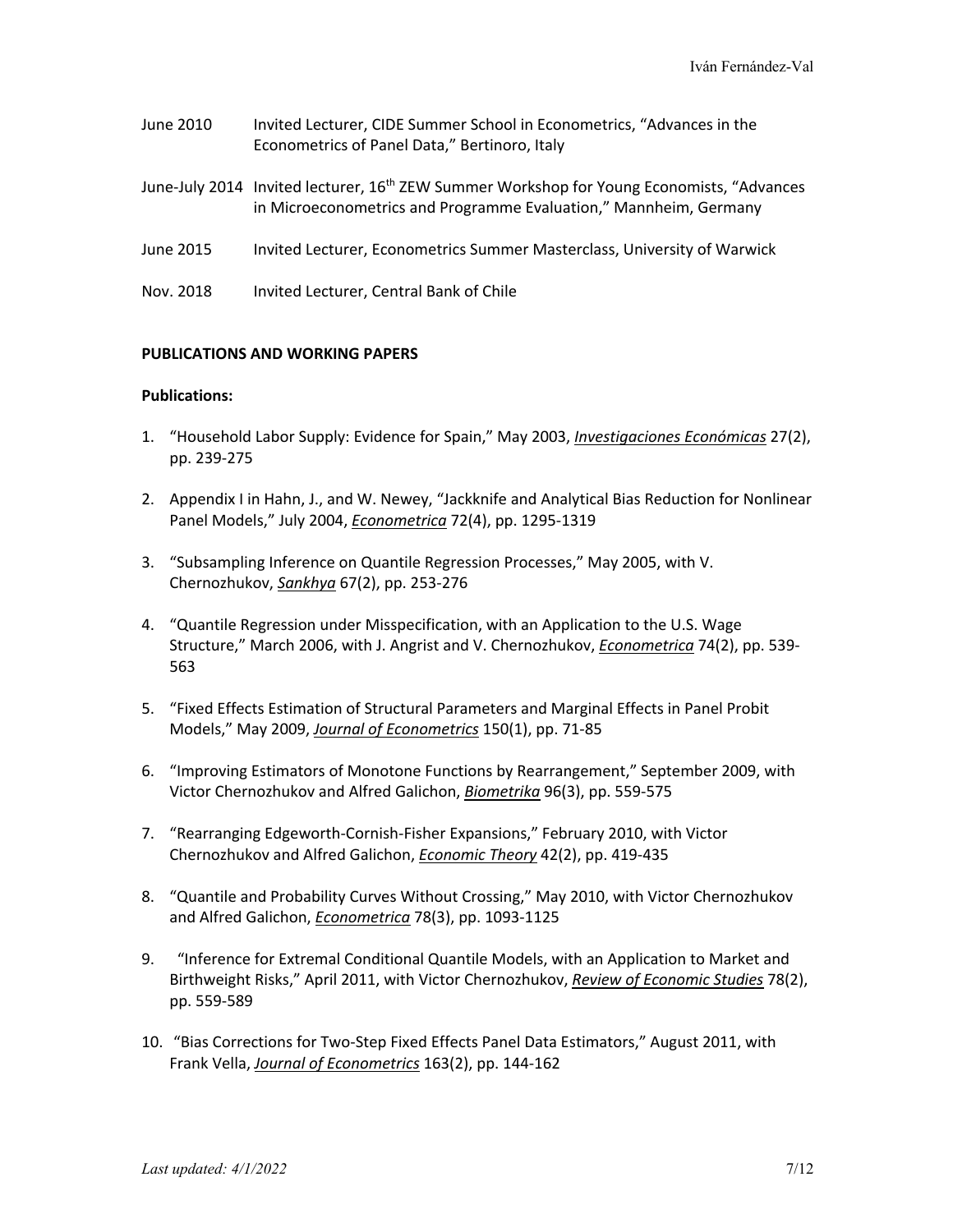- 11. "Average and Quantile Effects in Nonseparable Panel Models," March 2013, with Victor Chernozhukov, Jinyong Hahn, and Whitney Newey, formerly "Identification and Estimation of Marginal Effects in Nonlinear Panel Models," *Econometrica* 81(2), pp. 535-580, with supplement
- 12. "The Consequences of Teenage Childbearing: Consistent Estimates When Abortion Makes Miscarriage Nonrandom," September 2013, with Adam Ashcraft and Kevin Lang, *Economic Journal* 123 (571), pp. 875-905, with supplement
- 13. "Panel Data Models with Nonadditive Unobserved Heterogeneity: Estimation and Inference," November 2013, with Joonhwan Lee, *Quantitative Economics* 4(3), pp. 453-481, with supplement
- 14. "Inference on Counterfactual Distributions," November 2013, with Victor Chernozhukov and Blaise Melly, *Econometrica* 81(6), pp. 2205-2268, with supplement
- 15. "ExtrapoLATE-ing: External Validity and Overidentification in the LATE Framework," 2013, with Josh Angrist, in *Advances in Economics and Econometrics: Theory and Applications, Tenth World Congress*, Volume III: Econometrics. Econometric Society Monographs
- 16. "Quantile Regression with Censoring and Endogeneity,'' May 2015, with Victor Chernozhukov and Amanda Kowalski, *Journal of Econometrics* 186, pp. 201-221
- 17. "Nonparametric Identification in Panels using Quantiles," October 2015, joint with Victor Chernozhukov, Stefan Hoderlein, Hajo Holzmann, and Whitney Newey, *Journal of Econometrics* 188 (2), pp. 378-392
- 18. "Individual and Time Effects in Nonlinear Panel Data Models with Large N, T," May 2016, with Martin Weidner, *Journal of Econometrics* 196, pp. 291-312
- 19. "Program Evaluation and Causal Inference with High Dimensional Data," January 2017, joint with Alexandre Belloni, Victor Chernozhukov, and Christian Hansen, *Econometrica* 85(1), pp. 233-298, with supplement
- 20. "Evaluating the Role of Individual Specific Heterogeneity in the Relationship between Subjective Health Assessments and Income," May 2017, joint with Yevgeniya Savchenko and Frank Vella, *Economics & Human Biology* 25, pp. 85-98
- 21. "Extremal Quantile Regression," joint with Victor Chernozhukov and Tetsuya Kaji, October 2017, in Koenker, R., Chernozhukov, V., He, X. and L. Peng (Eds.), *Handbook of Quantile Regression*, Chapman and Hall/CRC
- 22. "Fixed Effects Estimation of Large T Panel Data Models," August 2018, with Martin Weidner, *Annual Review of Economics* 10, pp. 109-138
- 23. "The Sorted Effects Method: Discovering Heterogenous Effects Beyond Their Averages," November 2018, joint with Victor Chernozhukov and Ye Luo, *Econometrica* 86(6), pp. 1911- 1938, with supplement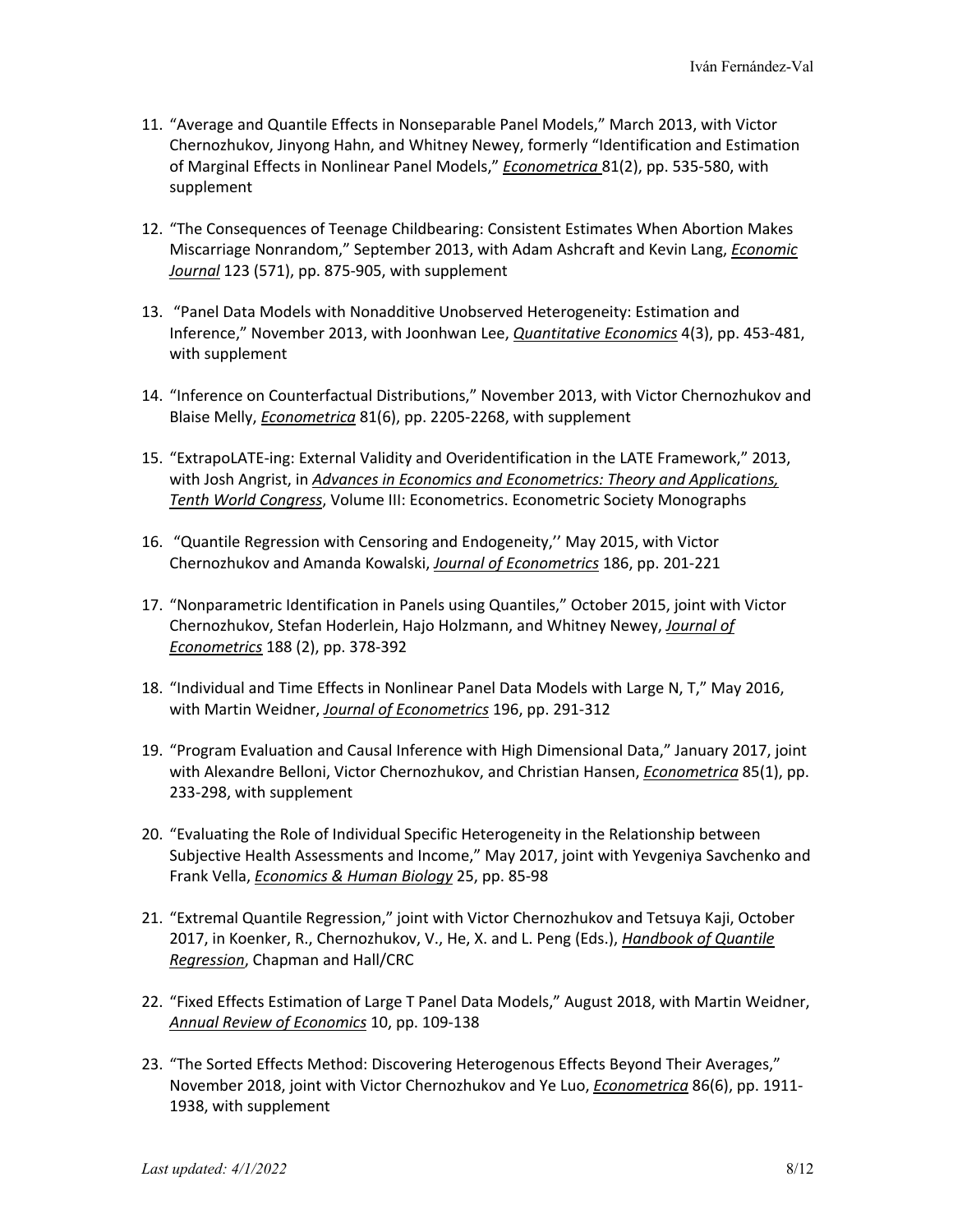- 24. "Nonseparable Multinomial Choice Models in Cross-Section and Panel Data," July 2019, joint with Victor Chernozhukov and Whitney Newey, *Journal of Econometrics* 211, pp. 104-116
- 25. "Conditional Quantile Processes Based on Series or Many Regressors," November 2019, with Alexandre Belloni, Victor Chernozhukov and Denis Chetverikov, *Journal of Econometrics* 213, pp. 4-29, with supplement
- 26. "Generic Inference on Quantile and Quantile Effect Functions for Discrete Outcomes," March 2020, joint with Victor Chernozhukov, Blaise Melly and Kaspar Wuthrich, *Journal of the American Statistical Association* 115:529, pp. 123-137, with supplement
- 27. "Semiparametric Estimation of Structural Functions in Nonseparable Triangular Models," May 2020, joint with Victor Chernozhukov, Whitney Newey, Sami Stouli and Francis Vella, *Quantitative Economics* 11(2), pp. 503-533, with supplement
- 28. "Nonlinear Factor Models for Network and Panel Data," February 2021, joint with Mingli Chen and Martin Weidner, *Journal of Econometrics* 220, pp. 296-324
- 29. "Fast Algorithms for the Quantile Regression Process," January 2022, joint with Victor Chernozhukov and Blaise Melly, *Empirical Economics* 62, pp. 7-33
- 30. "Network and Panel Quantile Effects Via Distribution Regression," March 2016, joint with Victor Chernozhukov and Martin Weidner, forthcoming at the *Journal of Econometrics*
- 31. "Parametric Modeling of Quantile Regression Coefficient Functions with Longitudinal Data," March 2021, joint with Matteo Bottai and Paolo Frumento, *Journal of the American Statistical Association* 116:534, pp. 783-797, with supplement
- 32. "Nonseparable Sample Selection Models with Censored Selection Rules," January 2018, joint with Aico van Vuuren and Francis Vella, accepted for publication at the *Journal of Econometrics*
- 33. "Low-Rank Approximations of Nonseparable Panel Models," May 2021, joint with Hugo Freeman and Martin Weidner, *Econometrics Journal* 24(2), pp. C40-C77
- 34. "Shape-Enforcing Operators for Point and Interval Estimators," August 2021, with Xi Chen, Victor Chernozhukov, Scott Kostyshak and Ye Luo, *Journal of Machine Learning Research* 22, pp. 1-42
- 35. "Hours Worked and the U.S. Distribution of Real Annual Earnings 1976-2019," February 2020, joint with Franco Peracchi, Aico van Vuuren and Francis Vella, accepted for publication at the *Journal of Applied Econometrics*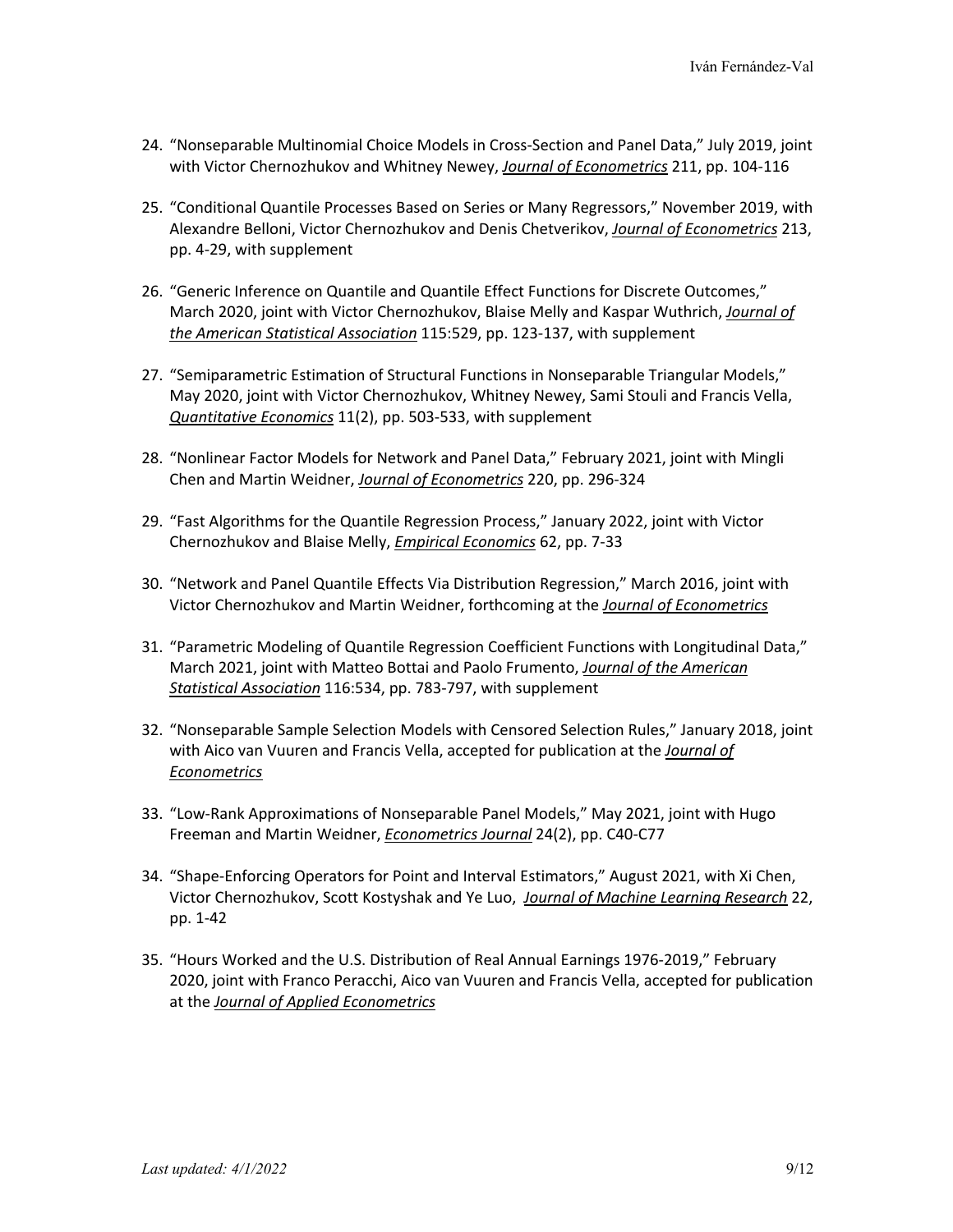## **Working papers:**

- 36. "Generic Machine Learning Inference on Heterogenous Treatment Effects in Randomized Experiments," December 2017, joint with Victor Chernozhukov, Mert Demirer and Esther Duflo, revision invited at *Econometrica*
- 37. "Distribution Regression with Sample Selection, with an Application to Wage Decompositions in the U.K.," November 2018, with Victor Chernozhukov and Siyi Luo, second revision invited at the *Journal of Political Economy*
- 38. "Decomposing Changes in the Distribution of Real Hourly Wages in the U.S.," December 2018, joint with Franco Peracchi, Aico van Vuuren and Francis Vella, first revision submitted to *Quantitative Economics*
- 39. "Dynamic Heterogeneous Distribution Regression Panel Models, with an Application to Labor Income Processes," February 2022, joint with Wayne Gao, Yuan Liao and Francis Vella, submitted

### **PUBLISHED COMMENTS AND CONFERENCE PROCEEDINGS**

- 1. Comment on Casado-Marín, García-Gómez and López-Nicolás's "Labour and Income Effects of Caregiving," 2009, in *Moneda y Crédito* 228, pp. 226-228. Special issue for XXI Moneda y Credito Symposium on Economic Policy Evaluation
- 2. "Conditional Quantile Processes Based on Series or Many Regressors," with Alexandre Belloni and Victor Chernozhukov, Report No. 56/2012, Mini-Workshop: Frontiers in Quantile Regression, November 25 – December 1, 2012, Mathematisches Forschungsinstitut Oberwolfach.
- 3. "Nonparametric Series Quantile Regression: Modeling, Estimation and Inference," joint with Alexandre Belloni and Victor Chernozhukov, *Proceedings 59th ISI World Statistics Congress*, 25-30 August 2013, Hong Kong.
- 4. "Mastering Panel 'Metrics: Causal Impact of Democracy on Growth," May 2019, joint with Shuowen Chen and Victor Chernozhukov, *American Economic Review Papers and Proceedings* 109, pp. 77-82, with supplement.

# **SOFTWARE**

- 1. "Rearrangement: Rearrangement in R," February 2016, joint with Wesley Graybill, Mingli Chen and Victor Chernozhukov
- 2. "Inference on Counterfactual Distributions in Stata," 2013, joint with Victor Chernozhukov and Blaise Melly
- 3. "Counterfactual Analysis in R," June 2017, joint with Mingli Chen, Victor Chernozhukov and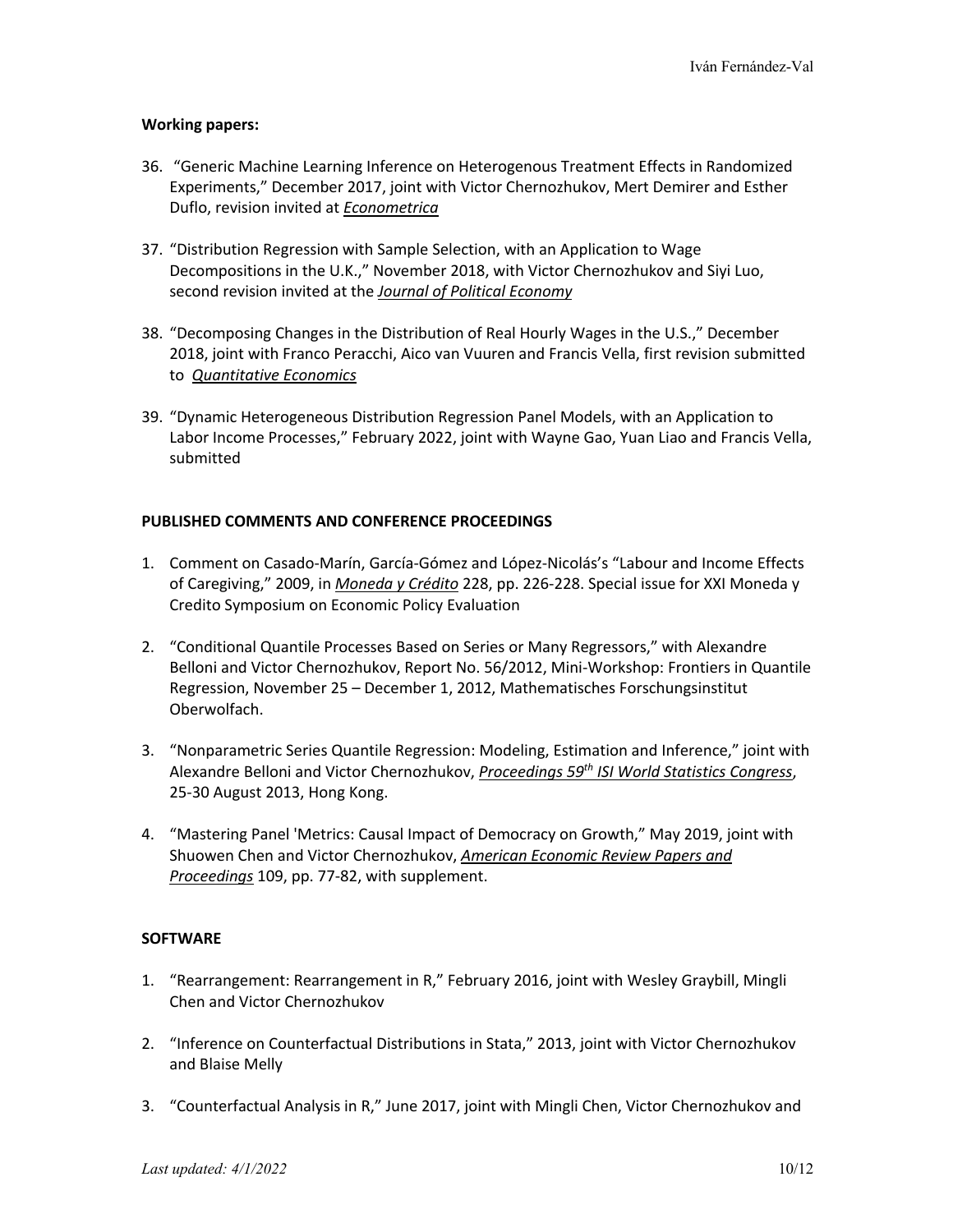Blaise Melly, *The R Journal* 9:1, pp. 370-384

- 4. "quantreg.nonpar: An R Package for Performing Nonparametric Series Quantile Regression," December 2016, joint with Michael Lipsitz, Alexandre Belloni and Victor Chernozhukov, *The R Journal* 8:2, pp. 370-381
- 5. "Probitfe and logitfe: Bias Corrections for Fixed Effects Estimators of Probit and Logit Panel Models with Individual and Time Effects in Stata," September 2017, joint with Mario Cruz-Gonzalez and Martin Weidner, *The Stata Journal* 17(3), pp. 517-545
- 6. "Censored Quantile Instrumental Variable Estimation with Stata," December 2019, joint with Victor Chernozhukov, Sukjin Han and Amanda Kowalski, *The Stata Journal* 19(4), pp. 768-781
- 7. "SortedEffects: Sorted Causal Effects in R," June 2020, joint with Shuowen Chen, Victor Chernozhukov and Ye Luo, *The R Journal* 12:1, pp. 131-146
- 8. "Quantile and distribution regression in Stata: algorithms, pointwise and functional inference," April 2019, with Victor Chernozhukov and Blaise Melly

### **DEPARTMENT AND UNIVERSITY SERVICE**

| 2010-2011 | Undergraduate instruction committee, Boston University                                                               |
|-----------|----------------------------------------------------------------------------------------------------------------------|
| 2005-2010 | Junior recruitment committee, Boston University                                                                      |
| 2005-2011 | Masters programs committee, Boston University                                                                        |
| 2005-     | Co-organizer of Econometrics seminar, Boston University                                                              |
| 2012-2013 | Chair of junior recruitment, Boston University                                                                       |
| 2013-2014 | PhD admissions and financial aids, Newsletter, Boston University                                                     |
| 2014-2015 | Faculty Council, PhD admissions and financial aids, Newsletter, Boston                                               |
|           | University                                                                                                           |
| 2015-2016 | Faculty Council, chair of junior recruitment, Boston University                                                      |
| 2016-2017 | Faculty Council, BU hub satellite committee, senior faculty appointments, PhD<br>admissions                          |
| 2017-2018 | Faculty Council, senior faculty appointments, PhD admissions, visitors                                               |
|           | committee, junior faculty mentor, University Council General Education<br>Committee                                  |
| 2019-2020 | Faculty Council, visitors committee                                                                                  |
| 2020-2023 | Associate Chair of the Department of Economics, chair of lecturer<br>merit/promotion, chair of lecturer appointments |

# **PH.D. THESIS SUPERVISION**

#### **Main advisor:**

Rodrigo Alfaro, Ph.D. Economics, 2007, Central Bank of Chile Chih-nan Chen, Ph.D. Economics, 2008, Cambridge Health Alliance, Harvard University TszKin (Julian) Chan, Ph.D. Economics, 2015, Bates White LLC